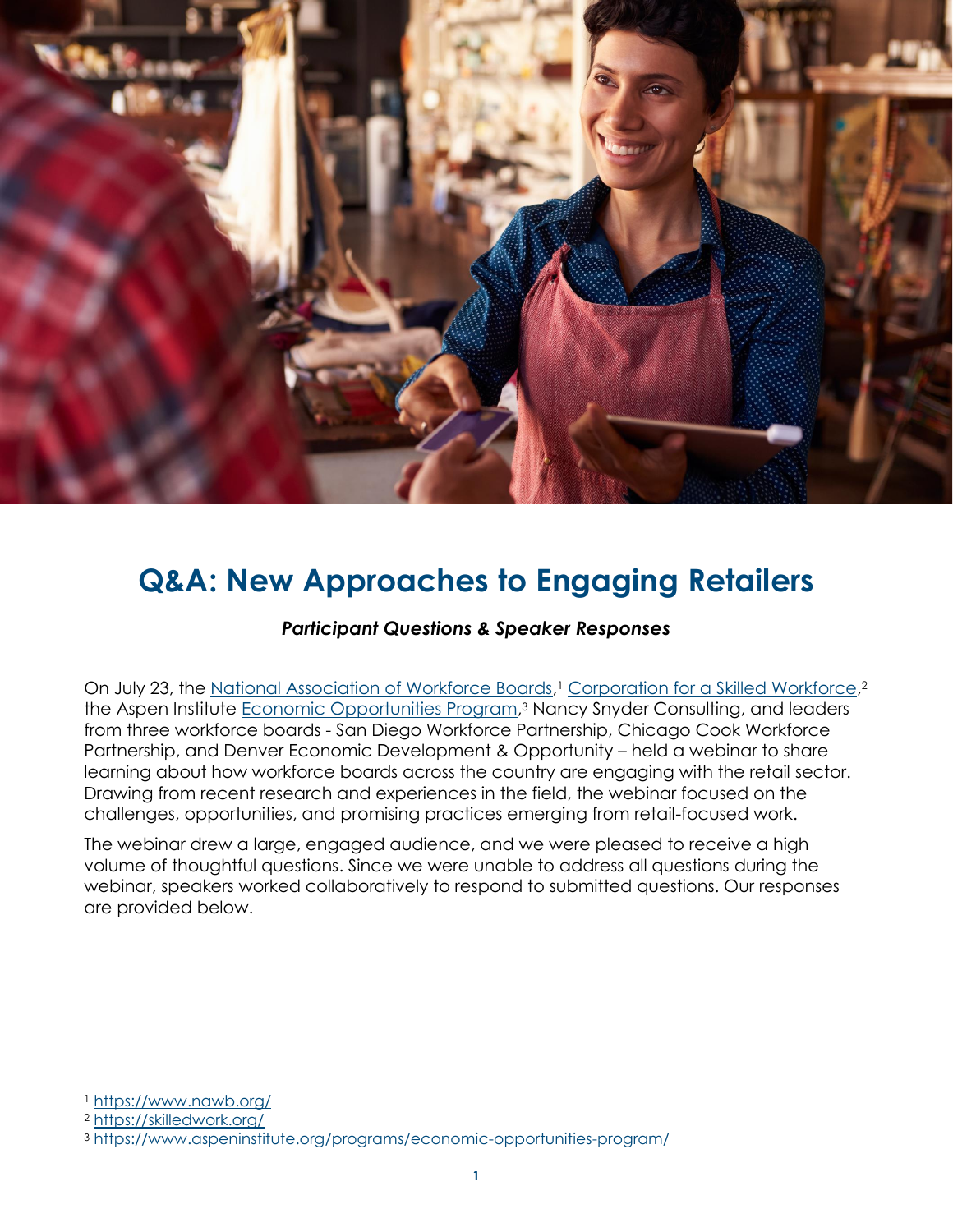## Retail and Hospitality<sup></sup> **博**

#### **Have any of the boards divided retail out from hospitality?**

The boards that Nancy Snyder interviewed worked with hospitality and retail together as part of a larger cluster which usually included retail, hospitality and tourism/entertainment.

NAWB interviewed 12 boards about their work with retail. We did not ask whether they worked on retail as part of a larger effort with hospitality, but many mentioned that they did. Since we did not specifically ask the question, we don't know whether the ones that did not raise it themselves are or are not working with retail within a larger hospitality cluster.

### **During a recent round table, we found that Hotel mobility is not a linear movement for example someone starts in Housekeeping, but may move to front desk and then to banquet. Since Retail is linear would it be better to separate Hotels and Retail? Thoughts?**

From CSW's research, many of the foundational skills in retail and hospitality are similar: work readiness, customer service, and digital literacy, for example. However, the occupational skills in hospitality are more specific. When the boards that Nancy Snyder interviewed were working on programming that addressed occupation-specific skills – such as apprenticeship and preapprenticeship – they generally focused their work with one employer and that employer was more often in the hospitality industry.

The Aspen Institute's field-based research with retailers also suggests that not all retail career paths are in fact linear, given the diversity of roles in the retail sector. For example, we have interviewed store leaders who have spent time working in security/loss prevention, inventory management, and other roles as part of their path to management.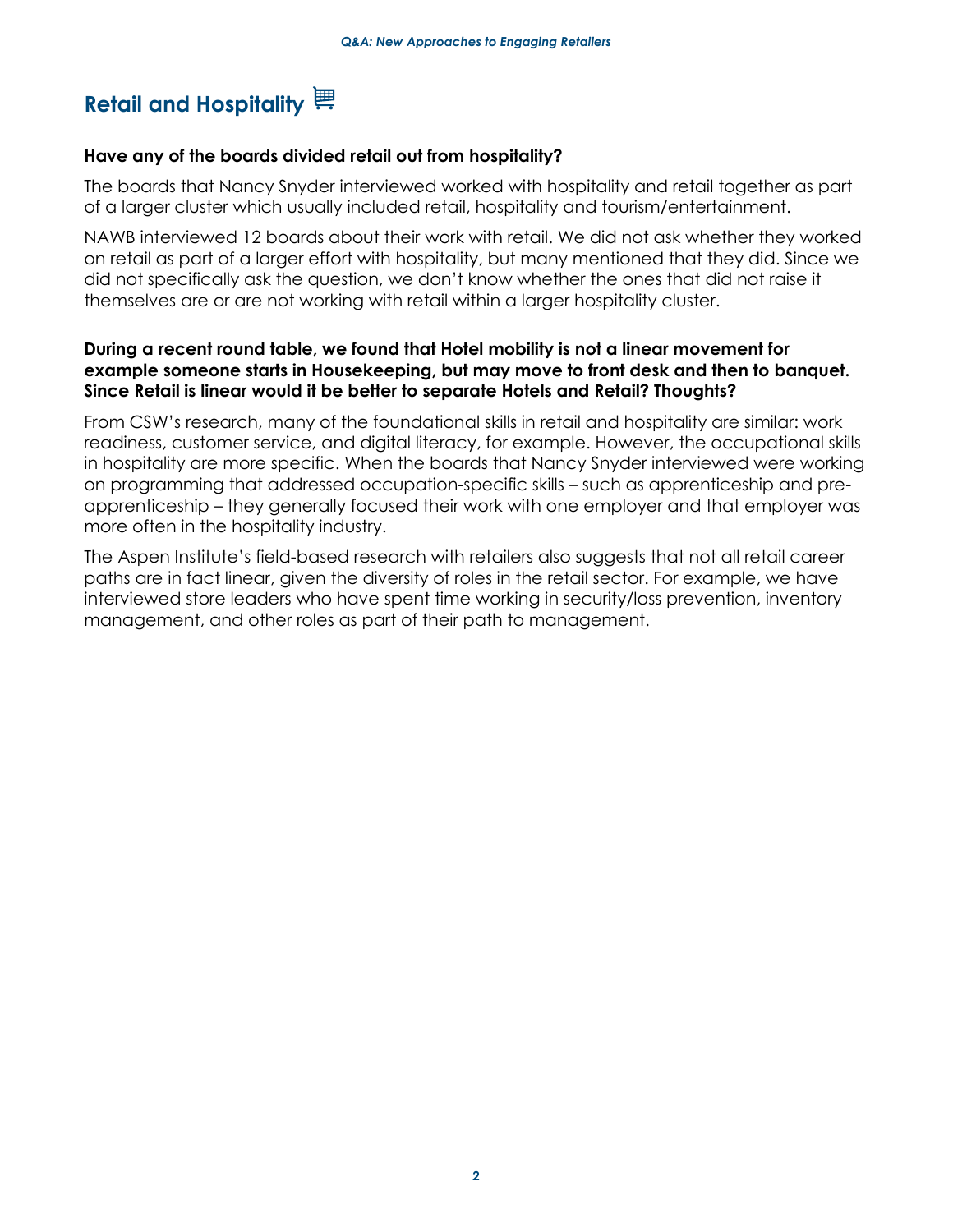# **Retailer engagement**

### **Can you please say more about the challenges and solutions offered that engaged airport retailers?**

Denver International Airport is the 20<sup>th</sup> busiest airport in the world and the fifth busiest airport in the United States, with 64.5 million passengers traveling through the airport in 2018. You can imagine how many jobs it takes to run an airport of its capacity. One of the most unique characteristics of our airport is that we have a Workforce Center located inside the airport which serves as a hiring resource for the airport. Following are some of our current challenges and we are working with our airport employers to find solutions to these challenges.

| <b>Challenge</b>                                                                                                                                                   | <b>Solution</b>                                                                                                                                                                                                                                                                                                                                                                                                                                                                                                                                                               |
|--------------------------------------------------------------------------------------------------------------------------------------------------------------------|-------------------------------------------------------------------------------------------------------------------------------------------------------------------------------------------------------------------------------------------------------------------------------------------------------------------------------------------------------------------------------------------------------------------------------------------------------------------------------------------------------------------------------------------------------------------------------|
| Space is very limited in the<br>airport and employers cannot<br>often find space to conduct<br>hiring events, interviews,<br>orientations and training<br>classes. | Our Workforce Center is a value-add to the airport. We<br>maintain a calendar and schedule employers to use our<br>training room (with 12 computers), conference room and<br>office space to conduct their hiring events, interviews,<br>classes and meetings. Employers can also use the<br>Workforce Center as a Business Center to make copies<br>and send faxes for business purposes; lastly, we have a<br>Resource Center with six computers which job seekers<br>use for job searching and employers utilize for online<br>applications and pre-screening assessments. |
| <b>Finding enough qualified</b><br>candidates for open positions.                                                                                                  | We conduct industry research and provide data for our<br>employers to support salary, job descriptions, and<br>benefits allowing to employers to remain attractive to<br>job seekers and competitive; market our airport jobs<br>through our workforce channels (One-Stop Operator),<br>Business Services networks, and other Workforce Centers<br>located in partnering Counties to create interest; host<br>weekly customized job events in the Workforce Center<br>and quarterly job fairs at the surrounding Recreation<br>Centers to attract talent.                     |
| Overcoming language barriers.                                                                                                                                      | Providing ESL classes including (Workplace English,<br>Customer Service and Cultural Competencies) for airport<br>employees; employers bring an employee that speaks<br>English and other languages to the hiring events to help<br>with applications and interviews; utilize our Language<br>Line or interpreter depending upon the event.                                                                                                                                                                                                                                   |
| <b>Retention of talent.</b>                                                                                                                                        | We work with our employers on writing job descriptions,<br>career path conversations, and scheduling (flexible or<br>staggered schedules) for employees that desire to work<br>more than one job at the airport.                                                                                                                                                                                                                                                                                                                                                              |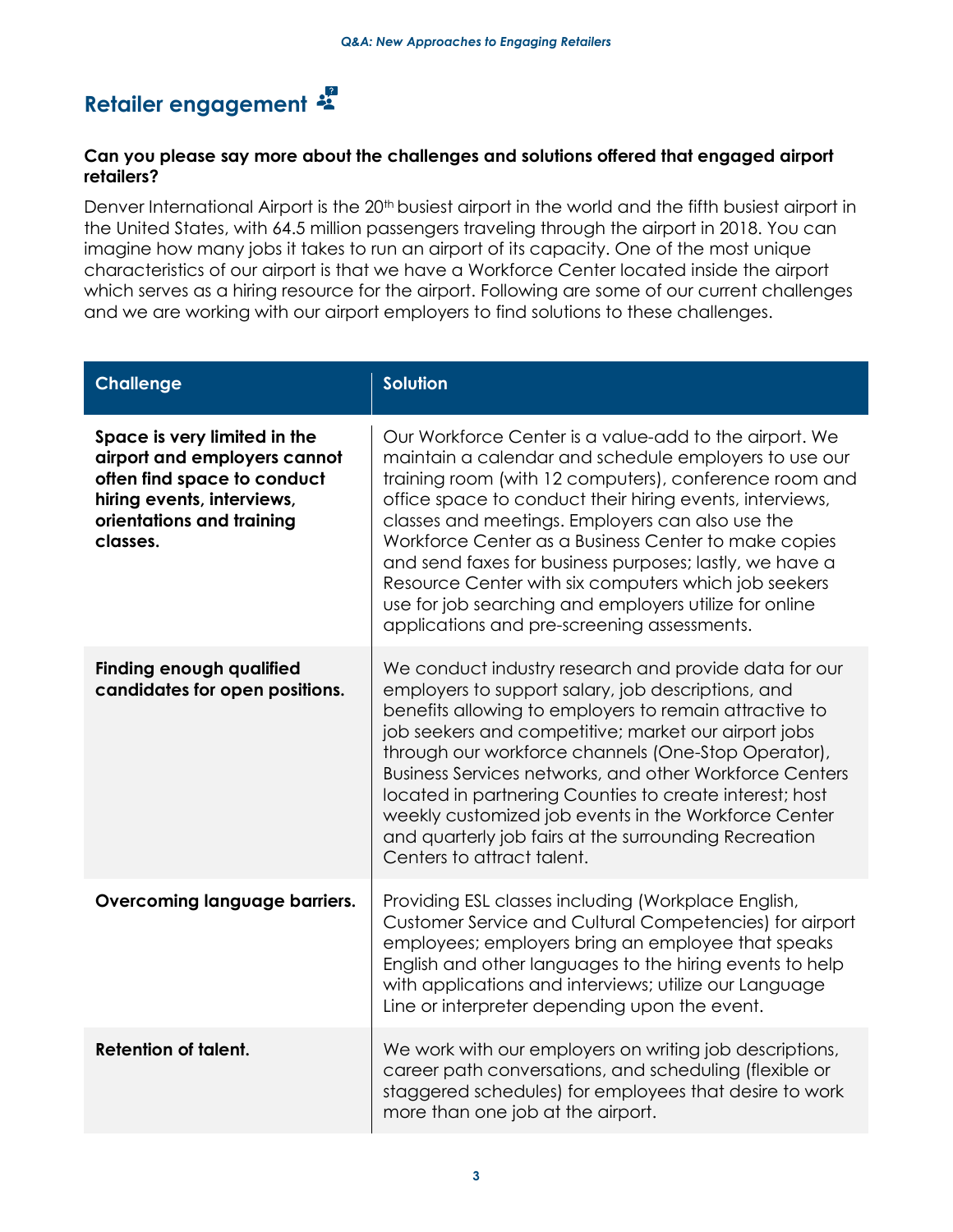### **Are small business retailers coming to boards or being recruited by boards?**

From Nancy Snyder's interviews it is a little of both. She heard that the smaller retailers were much more likely to take advantage of their programming than the large employers, thus making them a better target for outreach.

NAWB asked the boards working with retail why they were, and 44% indicated that it was because retail companies approached the board and asked for assistance. We did not ask whether these companies were smaller retailers. However, as we mentioned in the webinar, boards are mostly working with small- or medium-sized companies.

### **Can you elaborate more on the dynamics between workforce boards and retailers? Where have they found success in navigating difficult conversations that challenge norms around job quality in retail?**

Among the boards Nancy Snyder interviewed, many were hesitant to raise job quality issues because it was already challenging to engage retailers in partnership activities. However, they noted that perception of low wages and other job quality concerns were one of the barriers to boards working with retailers, indicating that there is need and interest in building this capacity.

San Diego Workforce Partnership has made job quality a core pillar of their strategy, including engaging retailers in conversations about practice change and supporting job-seekers to find best-fit opportunities. As described on their [website,](https://workforce.org/jobquality/) <sup>4</sup> "We are working to help businesses create quality jobs, workers advocate for and seek out jobs that lead to economic opportunity and security, and policymakers support policies that advance the dignity of work."

NAWB asked whether boards are working on job quality issues with retailers. As we mentioned in the webinar, just under one-third of the boards support policies/practices that increase wages and benefits (29%) and work with employers to redesign jobs to more fully utilize workers' skills (29%). Nearly half (42%) of boards do not work with companies on internal policies and practices to build job quality and stability.

### **How did some workforce boards move from initial strategies with employers (e.g., job fairs) to more intensive approaches/partnerships?**

From Nancy Snyder's research, the more transactional activities – often provided by the career center – helped them to develop a trusted relationship with a decisionmaker in the business so they could reach out to them when a partnership or programming opportunity developed and the business was much more likely to engage. The discussions often focused initially on the pain points of the businesses and proposed a solution with very little risk to the business. Grant funds would pay the cost, the board would facilitate the design and implementation of the solution and the solution was addressing a big enough pain point for the employer that they were willing to commit their time and in some cases, refer their employees to a program.

 <sup>4</sup> <https://workforce.org/jobquality/>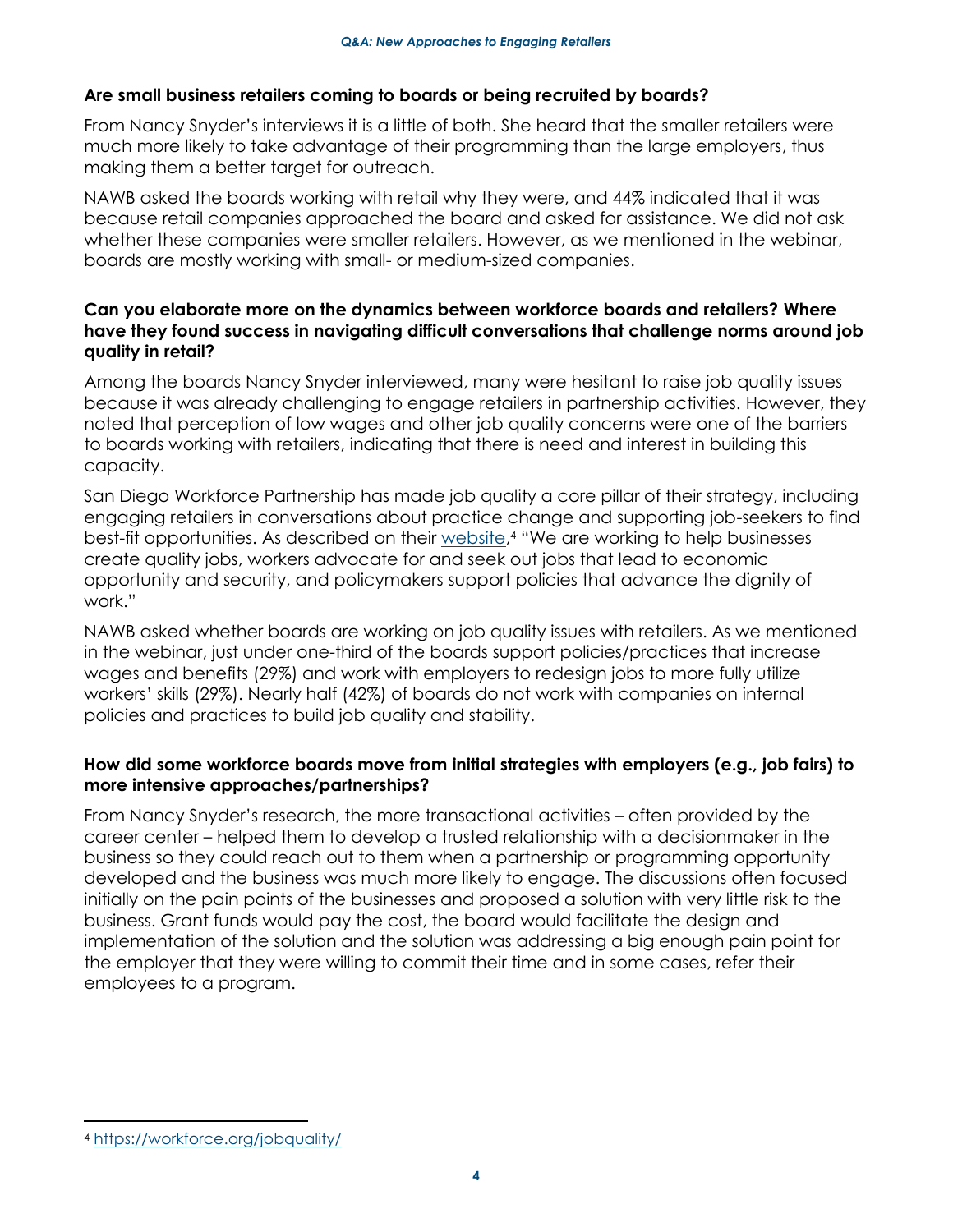### **Question for Nancy - did the six boards set priorities for which retail employers they wanted to work with, for instance, regarding compensation and scheduling?**

From Nancy Snyder's research, the boards were eager to work with employers who valued their programming and they prioritized work with those employers. For example, for boards offering incumbent worker programming, they wanted to work with firms that allowed some flexibility in scheduling so that they employees could make it to the training on time. Another example is prioritizing employers that were willing to start an employee with a Gold Star certification at a higher wage than someone who did not have the certification.

NAWB's survey asked why boards chose particular retailers to work with, and 64% indicated that a retailer's job quality (e.g., hours, wages, benefits) played a part in the decision.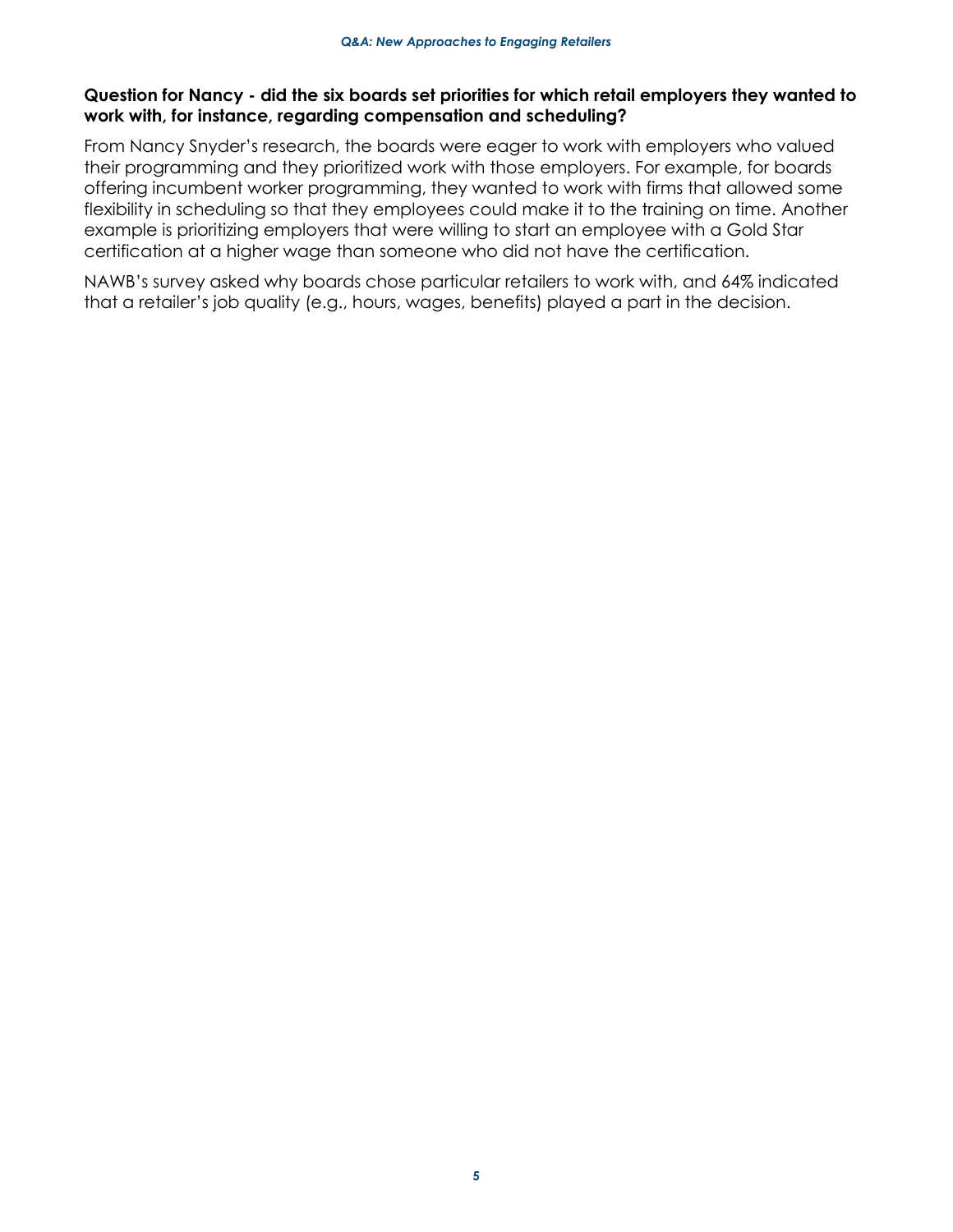## **Training and credentials**

#### **Do we feel that the credentialing is not being used because retailers do not know about it?**

One board found that hospitality employers valued credentialing more than retailers. Another started programming with a credential but found that the retailers did not recognize the value of the credential.

### **Can you please speak to the slide about credentialing and speculations about why it hasn't taken?**

As NAWB mentioned in the webinar, only 18% of workforce boards working with retail know that they are using national credentials with retail. Forty-one percent (41%), however, do not know whether they are using national credentials or not, so the total percentage using credentials with retail may be higher. The survey did not ask why this was the case, but in its interviews, NAWB did hear from boards that retailers were not recognizing the credentials.

### **So, do you think it would be beneficial for industry specialists to educate employers on credentials?**

From NAWB's perspective, educating employers about credentials could certainly help increase their value. Credentials are only valuable if employers know what they are and make hiring (and promotion, raise, and bonus) decisions based on the attainment of those credentials. Boards may find that individuals will be unwilling to spend the time (and perhaps money) to participate in a credential program if the credential has no value to them. The skills encompassed in a credential might still be valuable, and could help shape an education and training program, but the final awarding of the credential may be unimportant to the individual being trained. If a credential is not being valued in your community, you might want to develop a certificate that lists skills attained for graduates to use in their job search.

### **What kind of subjects are they teaching? Is it focused on helping workers move up the ladder?**

The NAWB survey found that all (100%) of the boards working with the retail industry provide training in soft skills. Other training these boards provide are job seeking skills (94%); customer service skills (87%); and financial literacy (77%). From our interviews we found that some boards are focused on helping workers move up the ladder, while others did not have success with incumbent worker training. Some boards also consider their retail work as providing individuals with an entry job that can launch them into other sectors and advancement there.

### **Could Nancy share more about the stipends offered to incumbent workers? How much and was it provided at certain training completion points or milestones?**

In the case of the MassHIRE MetroNorth retail management program, the stipend was for \$550 for completion of a 50-hour program.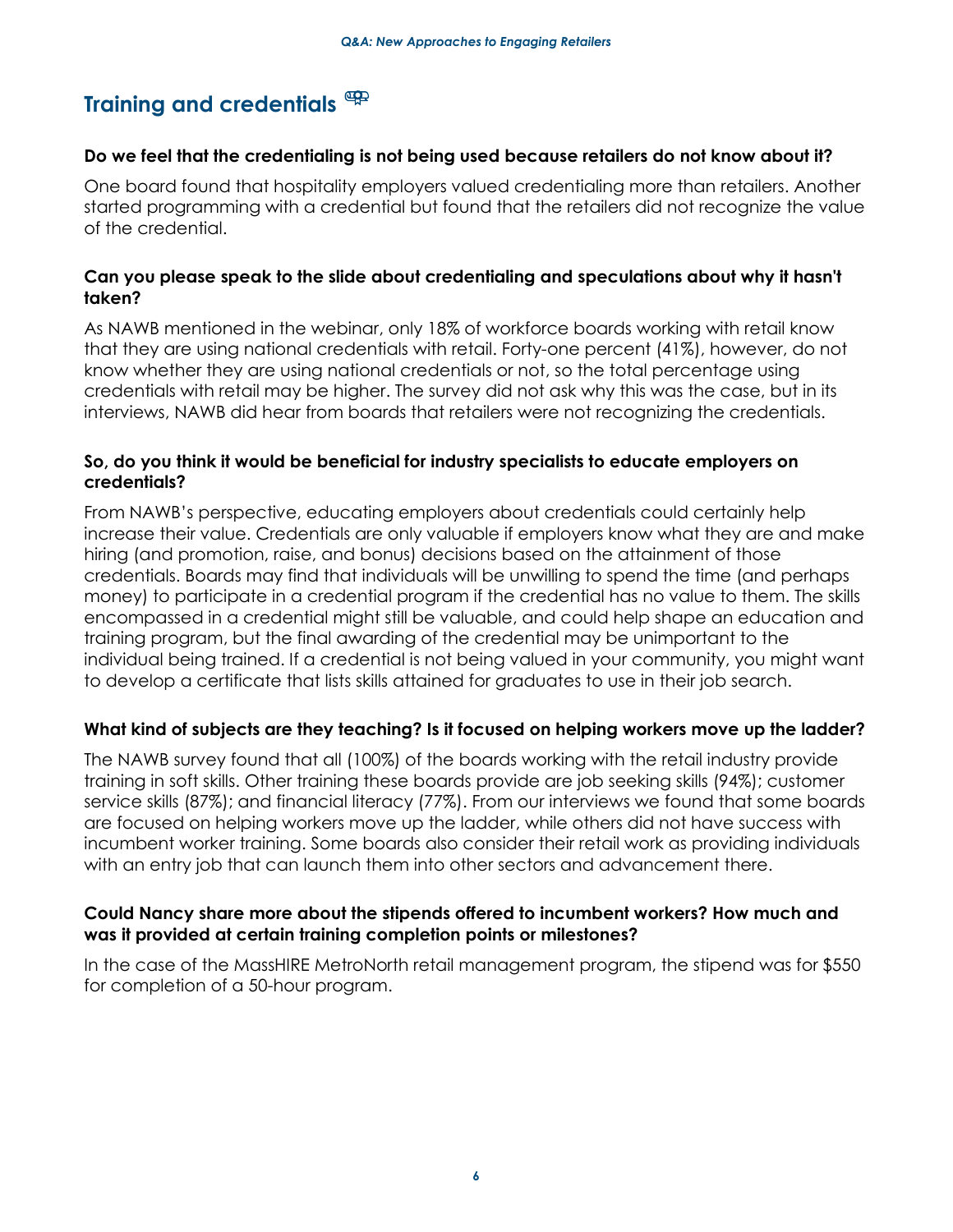### **Have retailers looked at developing "apprenticeships" as a way to recruit new workers?**

NAWB's literature review indicated that some companies are considering the apprenticeship model. Also, in our survey, 17% of boards indicated that they were using apprenticeship with retailers.

In Denver, we have a good example of how apprenticeships are being used to recruit new workers. Denver Workforce Services, our One-Stop Operator ResCare (WIOA-co-enrollment for supportive services) and Prodigy Coffee House collaborated to offer an eight-day preapprenticeship training for opportunity youth ages 18-24 who:

- − Want to try something new and different
- − Are disconnected from traditional school/work experiences
- Want to learn, grow and contribute to something meaningful

During the eight-day Pre-Apprenticeship Training, participants receive 60 hours of occupational skills training including (workplace culture, customer experience/hospitality, professional communication, cash handling, extraction & brewing, workplace math and conflict mitigation & de-escalation).

Upon completion, youth enter a year-long Barista Apprenticeship program in which they have the opportunity to participate in a variety of work-based learning opportunities including work experience, on-the-job training, ServSafe Food Handler and First Aid Certifications.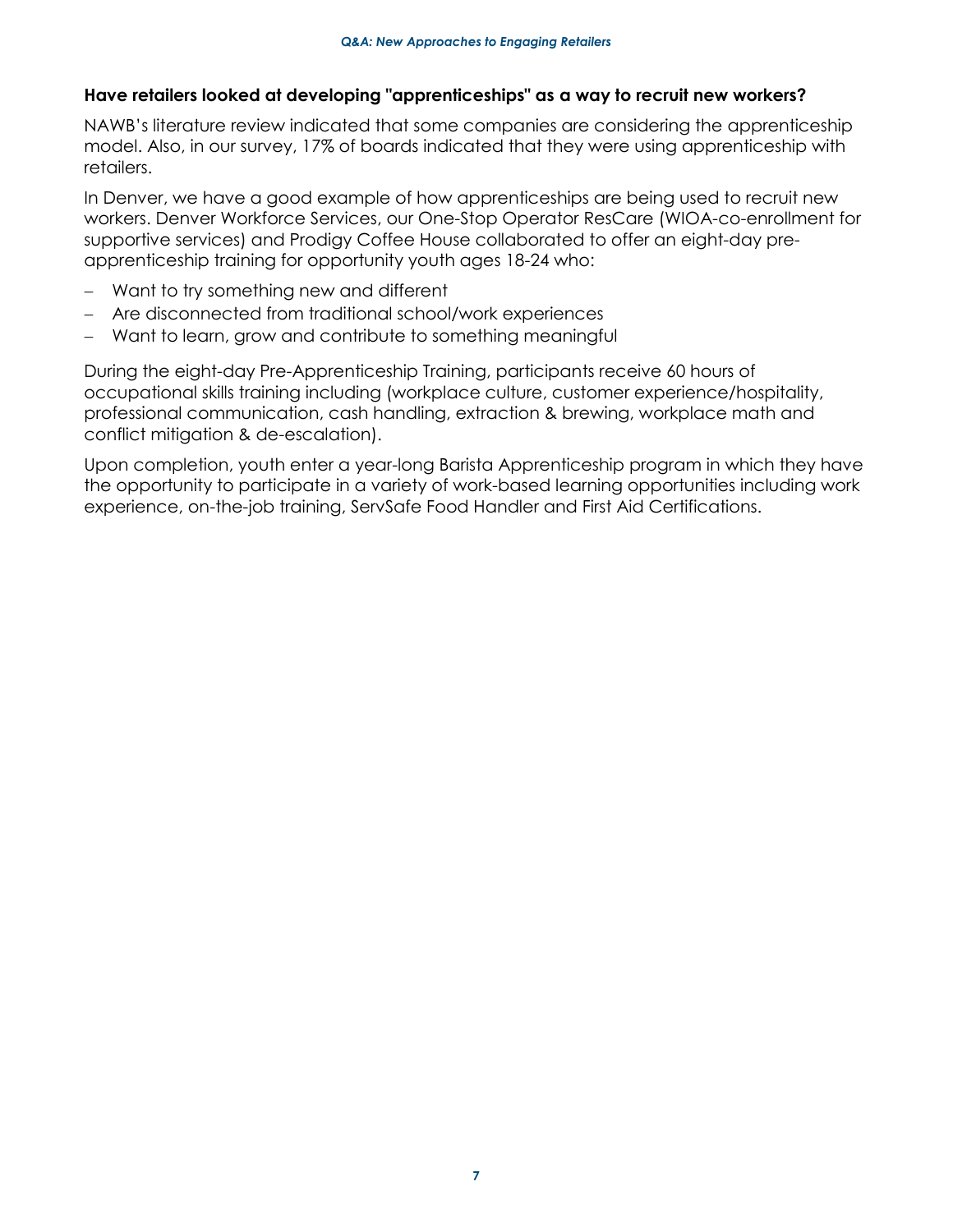## **Job quality** Q

### **What is included in "programing to build a positive organizational culture?" (on the Board Activities w/Retailers to Build Job Quality slide)**

Examples of programming that could help to build a positive organizational culture might include working with retailers to provide frontline manager training that instills supportive supervisor practices, or other capacity building supports to promote diversity, equity and inclusion in the workplace.

### **How do you define job quality?**

NAWB's definition of job quality usually encompasses good wages, benefits, and consistent scheduling, but I am sure that there are additional components that others would include.

There are many job quality definitions and frameworks partners can refer to, including resources from the [National Fund for Workforce Solutions,](https://nationalfund.org/initiatives/job-quality/) <sup>5</sup> [Pacific Community Ventures,](https://nationalfund.org/wp-content/uploads/2018/02/Report-Moving-Beyond-Job-Creation.pdf) 6 [Brookings,](https://www.brookings.edu/articles/prioritizing-job-quality/) 7 the [Good Jobs Institute,](https://goodjobsinstitute.org/) <sup>8</sup> [Reimagine Retail Chicagoland,](https://www.reimagineretailchicago.org/wp-content/uploads/2019/07/Reimagining-Employer-Engagement-A-Toolkit-for-Providers-1.pdf) <sup>9</sup> and others.

### **Did you conduct any analysis on the boards that were working on indicators of job quality, and those who mentioned elements of job quality as an obstacle to working with retailers? Were there any correlations?**

NAWB did not conduct that analysis.

### **How did the boards choose the activities they did to build job quality and stability with retailers? Is there data/research that validate these retail workforce needs?**

San Diego Workforce Partnership conducted labor market research with a focus on the retail sector to understand job quality needs and related business opportunities. An explanation of their research methodology and findings is available [here.](https://workforce.org/research/retail)

 <sup>5</sup> <https://nationalfund.org/initiatives/job-quality/>

<sup>6</sup> <https://nationalfund.org/wp-content/uploads/2018/02/Report-Moving-Beyond-Job-Creation.pdf>

<sup>7</sup> <https://nationalfund.org/wp-content/uploads/2018/02/Report-Moving-Beyond-Job-Creation.pdf> <sup>8</sup> <https://goodjobsinstitute.org/>

<sup>9</sup> [https://www.reimagineretailchicago.org/wp-content/uploads/2019/07/Reimagining-Employer-](https://www.reimagineretailchicago.org/wp-content/uploads/2019/07/Reimagining-Employer-Engagement-A-Toolkit-for-Providers-1.pdf)[Engagement-A-Toolkit-for-Providers-1.pdf](https://www.reimagineretailchicago.org/wp-content/uploads/2019/07/Reimagining-Employer-Engagement-A-Toolkit-for-Providers-1.pdf)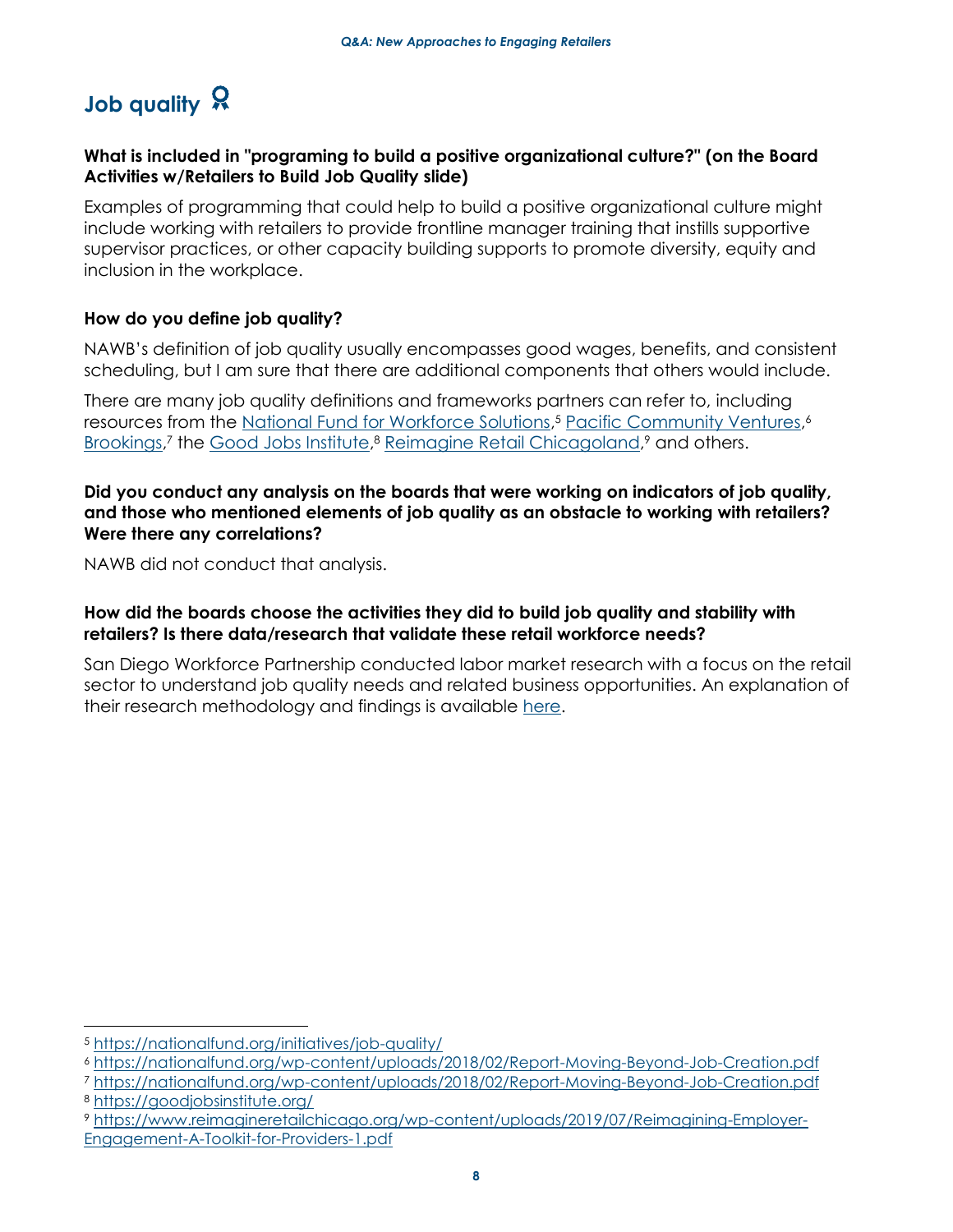### **Were there boards that successfully engaged with employers about the business impact of poor workforce practices (e.g., low wages)? Did any identify best practices or tools to compel employers to improve their workforce practices?**

NAWB did not conduct any if these studies, but we have developed a toolkit to help boards engage with the retail sector, which will be released soon. In it we identified a few resources you might be interested in:

- − *[Cost of Turnover Tool](https://www.aspeninstitute.org/publications/cost-of-turnover-tool/)*, <sup>10</sup> Aspen Institute, March 18, 2019. Tool to calculate the cost of turnover for individual employers.
- − *[How to Improve the Engagement and Retention of Young Hourly Workers](https://hbr.org/2017/12/how-to-improve-the-engagement-and-retention-of-young-hourly-workers)*, <sup>11</sup> Kimberly Gilsdorf, Fay Hanleybrown, and Dashell Laryea, Harvard Business Review, December 6, 2017. An article on how employers can improve engagement and retention.
- − *[Stable Scheduling Increases Productivity and Sales](https://www.ssa.uchicago.edu/sites/default/files/uploads/2018_Stable_Schedules_Study_Report.pdf)*. <sup>12</sup> Results of a controlled experiment analyzing the effect of stabilizing the schedules of hourly retail jobs on the financial performance of stores.
- − *[The Good Jobs Strategy](https://smile.amazon.com/s?k=the+good+jobs+strategy&i=stripbooks&crid=UNX788I8R69G&sprefix=the+good+jobs%2Caps%2C143&ref=nb_sb_ss_c_2_13)*, <sup>13</sup> Zeynep Ton, MIT Sloan School of Public Management, 2014. A book discussing how retailers can create good jobs for employees and have lower costs, higher profits, and greater customer satisfaction.

### **What are the strategies that San Diego WB is using to improve job quality?**

San Diego is just starting to embark on this journey and we expect it to take a long time, but here are some of the strategies that we've started working toward:

- − Through research, create or adopt a definition of quality which includes a list of quality job characteristics.
- − Create a process by which every individual meeting with a career counselor at our career centers engages in conversation where they think about and identify the elements of a quality job that are most important to them.
- − Set organizational goals that prioritize job placements into roles that meet a certain threshold for an individual's job quality priorities.
- − Identify a signaling mechanism by which job opportunities can be labeled with various job quality elements.
- − Educate and support employers in pursuing strategies that improve the quality of jobs at their companies.

<sup>10</sup> <https://www.aspeninstitute.org/publications/cost-of-turnover-tool/>

<sup>11</sup> <https://hbr.org/2017/12/how-to-improve-the-engagement-and-retention-of-young-hourly-workers>

<sup>12</sup> [https://www.ssa.uchicago.edu/sites/default/files/uploads/2018\\_Stable\\_Schedules\\_Study\\_Report.pdf](https://www.ssa.uchicago.edu/sites/default/files/uploads/2018_Stable_Schedules_Study_Report.pdf) 13

[https://smile.amazon.com/s?k=the+good+jobs+strategy&i=stripbooks&crid=UNX788I8R69G&sprefix=the+](https://smile.amazon.com/s?k=the+good+jobs+strategy&i=stripbooks&crid=UNX788I8R69G&sprefix=the+good+jobs%2Caps%2C143&ref=nb_sb_ss_c_2_13) [good+jobs%2Caps%2C143&ref=nb\\_sb\\_ss\\_c\\_2\\_13](https://smile.amazon.com/s?k=the+good+jobs+strategy&i=stripbooks&crid=UNX788I8R69G&sprefix=the+good+jobs%2Caps%2C143&ref=nb_sb_ss_c_2_13)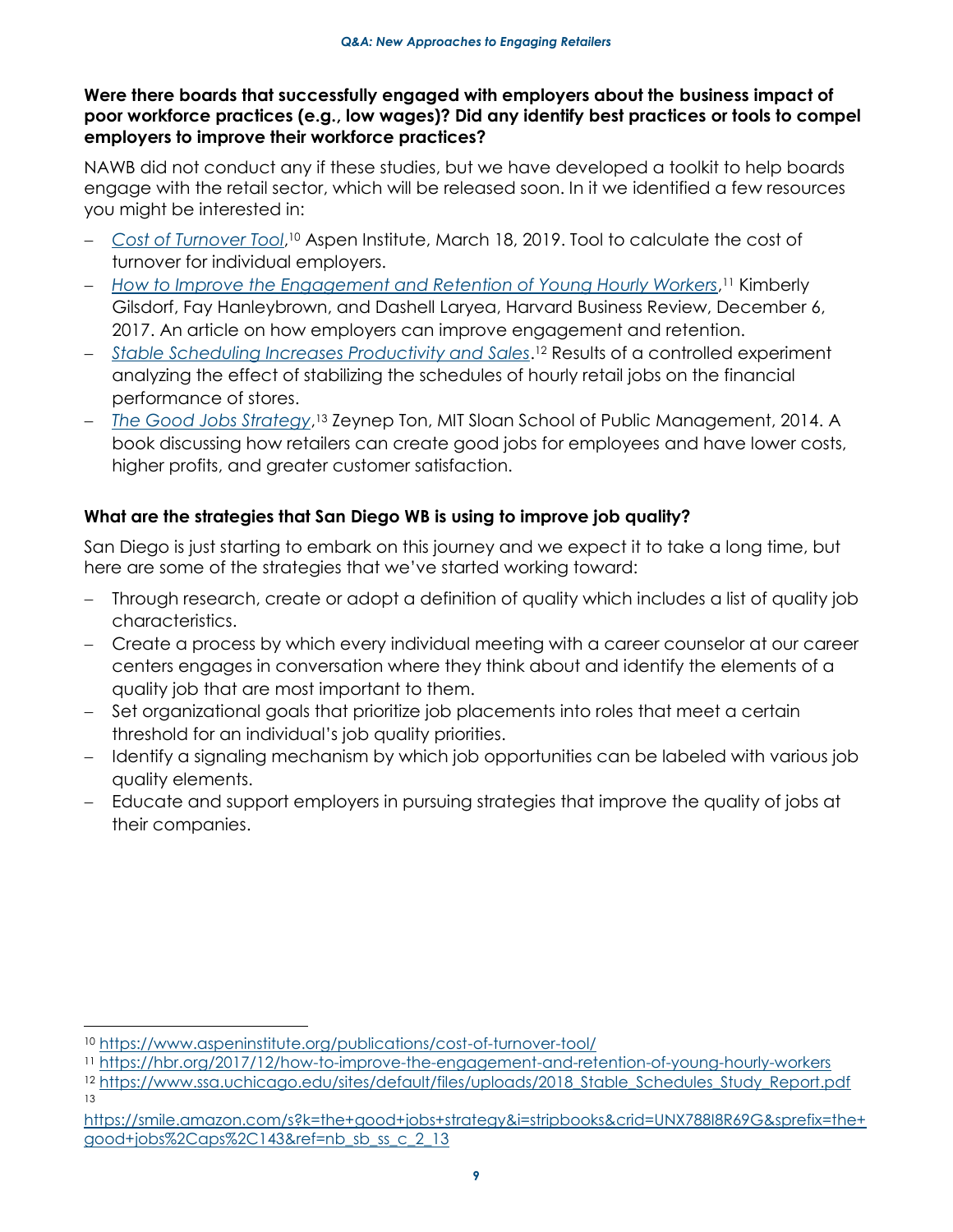## **Retention and advancement**

### **Any best practices from workforce boards in increasing retention rates for workers in retail post-hire?**

Our research didn't uncover any specific practices for increasing retention rates for retail workers post-hire, however we know that one important retention strategy, investing in the education, training and development of workers, is also good for a company's bottom line. FSG's report, [Investing in Entry-Level Talent: Retention Strategies That Work,](https://www.fsg.org/blog/entry-level-retention-makes-billion-dollar-difference-business-and-society)<sup>14</sup> identified four impact hiring strategies and 14 evidence-based practices for business leaders, nonprofits, workforce organizations, and foundations to consider in their work to improve economic opportunity for workers. UpSkill America and the Workforce Strategies Initiative at the Aspen Institute also developed a [cost of turnover tool](https://www.aspeninstitute.org/publications/cost-of-turnover-tool/)<sup>15</sup> to help businesses calculate the tangible cost of worker churn and better understand the return on investment that could be realized by addressing retention issues.

### **Are any of the boards experimenting with longer term job seeker strategies whereby they continue working with individuals as they are on the job while pursuing a longer-term career goal?**

Our research didn't surface any examples of workforce boards providing longer term services, however there are other organizations experimenting with different approaches to working with businesses on retention and advancement. One example is the <u>WorkLife Partnership</u>,16 and their approach called the Sustainable Workforce Model, named for its goal of ensuring workers can sustainably perform at their best. It is unique in that employers are really investing to support their frontline workers, covering 70% of the program's costs. WorkLife Partnership is part of the [WorkLab Innovations](https://www.worklabinnovations.org/)<sup>17</sup> network and you can learn more about this work through an Aspen Institute Economic Opportunities Program [interview with Liddy Romero,](https://www.aspeninstitute.org/longform/job-quality-fellows-profile-series/liddy-romero/)<sup>18</sup> Job Quality Fellow and executive director of WorkLife Partnership.

 $\overline{a}$ 

<sup>14</sup> <https://www.fsg.org/blog/entry-level-retention-makes-billion-dollar-difference-business-and-society>

<sup>15</sup> <https://www.aspeninstitute.org/publications/cost-of-turnover-tool/>

<sup>16</sup> <https://worklifepartnership.org/>

<sup>17</sup> <https://www.worklabinnovations.org/>

<sup>18</sup> <https://www.aspeninstitute.org/longform/job-quality-fellows-profile-series/liddy-romero/>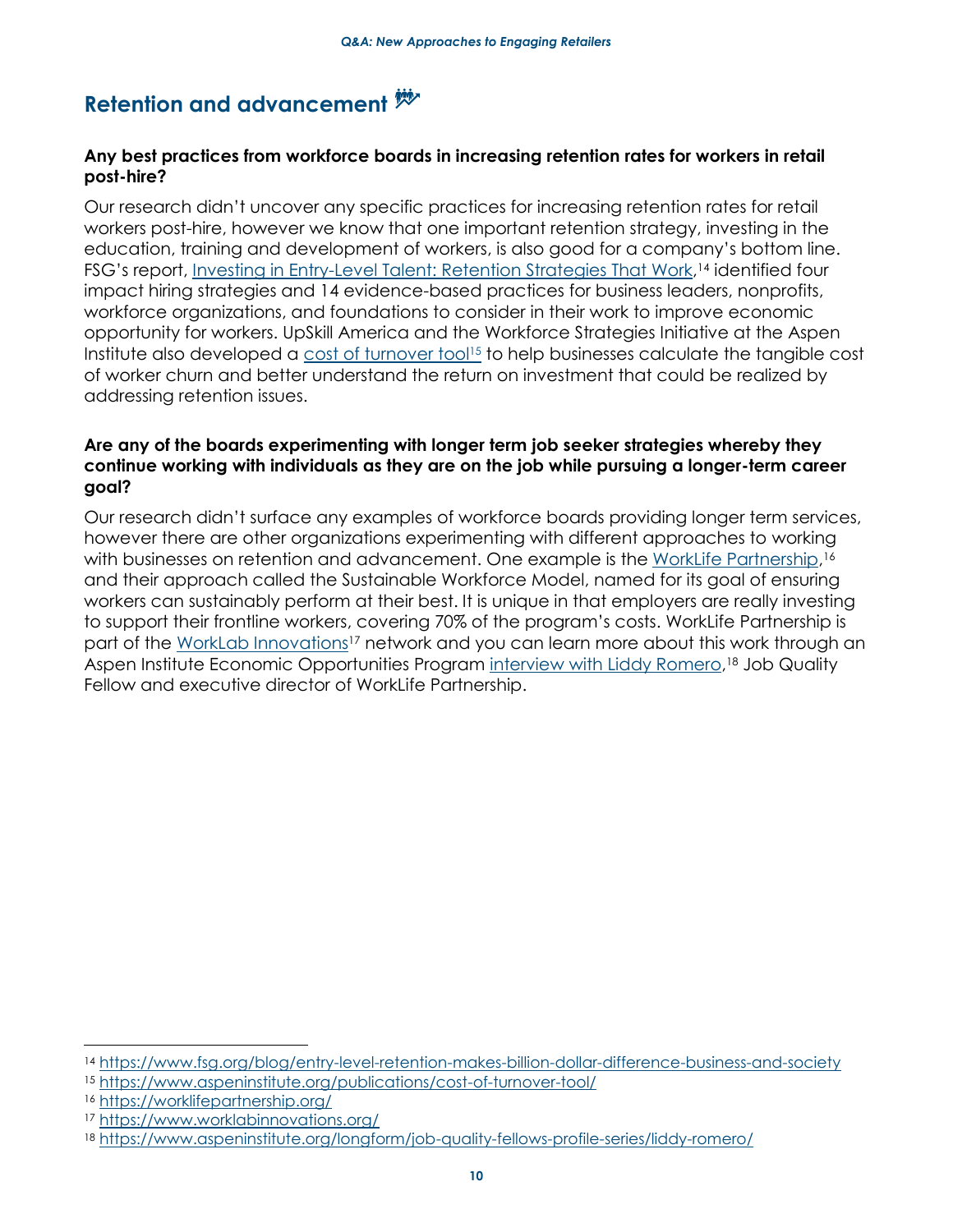## **Entrepreneurship**

### **When Denver does its entrepreneur competitions is there any partnering with funders to help those with potential? What kind of training would help to get more potential entrepreneurs on a path to building a company?**

For this particular entrepreneurship/mentorship series and shark tank we used our Chicago-Cook Reimagine Retail grant to fund the seed money awards of 5,000 for first place, \$3,000 for second place, and 1,000 for third place.

Denver worked with one of our community based organizations, MiCasa Resource Center to provide the one-week training based upon their current successful 12-week Entrepreneurship Program. The trainer gleaned curriculum that was most important to help small businesses develop a business plan and take their small business to the next level. Participants were required to attend all classes and made a commitment to attend one-on-one coaching sessions with a MiCasa Business Consultant. Topics included:

- Financial cost/pricing
- − Marketing and branding
- − Understanding contractual agreements
- − Certifying your business (small business, minority/women and/or disadvantaged business)
- − Small business licensing and zoning
- − Building and maintain your credit score
- − Business plan